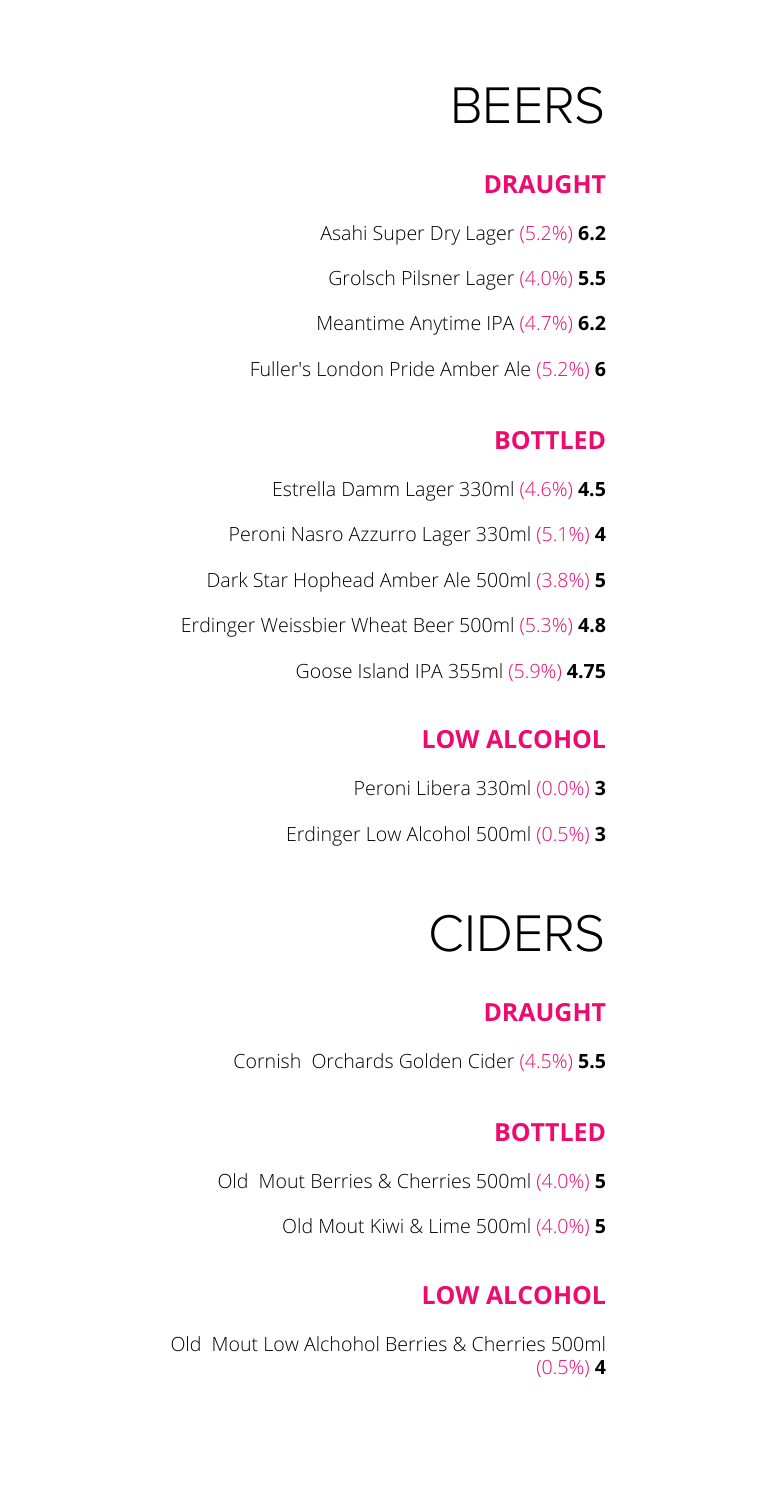# **COCKTAILS**

#### **POSH PROSECCO**

Chambord Royale **7.5** *Chambord Liqueur & Prosecco Frizzante*

Kir Royale **7.5** *Créme de Cassis & Prosecco Frizzante*

Elderflower Royale **7.5** *St-Germain Liqueur & Prosecco Frizzante*

Peach Bellini **7.5** *Peach Purée & Prosecco Frizzante*

Passionfruit Mimosa **7.5** *Passoã Liqueur & Prosecco Frizzante*

#### **CLASSIC COCKTAILS**

Negroni **8** *Whitley Neill Blood Orange Gin, Sacred English Spiced Vermouth & Campari*

Cosmopolitan **8** *Absolut Raspberri Vodka, Triple Sec, Cranberry Juice & Lime Juice*

Old Fashioned **9** *Woodford Reserve Bourbon, Simple Syrup & Angostura Bitters*

Bloody Mary **9.5** *Absolut Vodka, Pago Tomato Juice, Salt, Pepper, Worcestershire Sauce & Tabasco*

#### **MOCKTAILS**

No-jito **7.5** *Apple Juice, Lime Juice, Simple Syrup, Mint & Lime*

No-Gin Jam **7.5** *Seedlip, Raspberry Syrup, Raspberry Jam, Lemon Juice*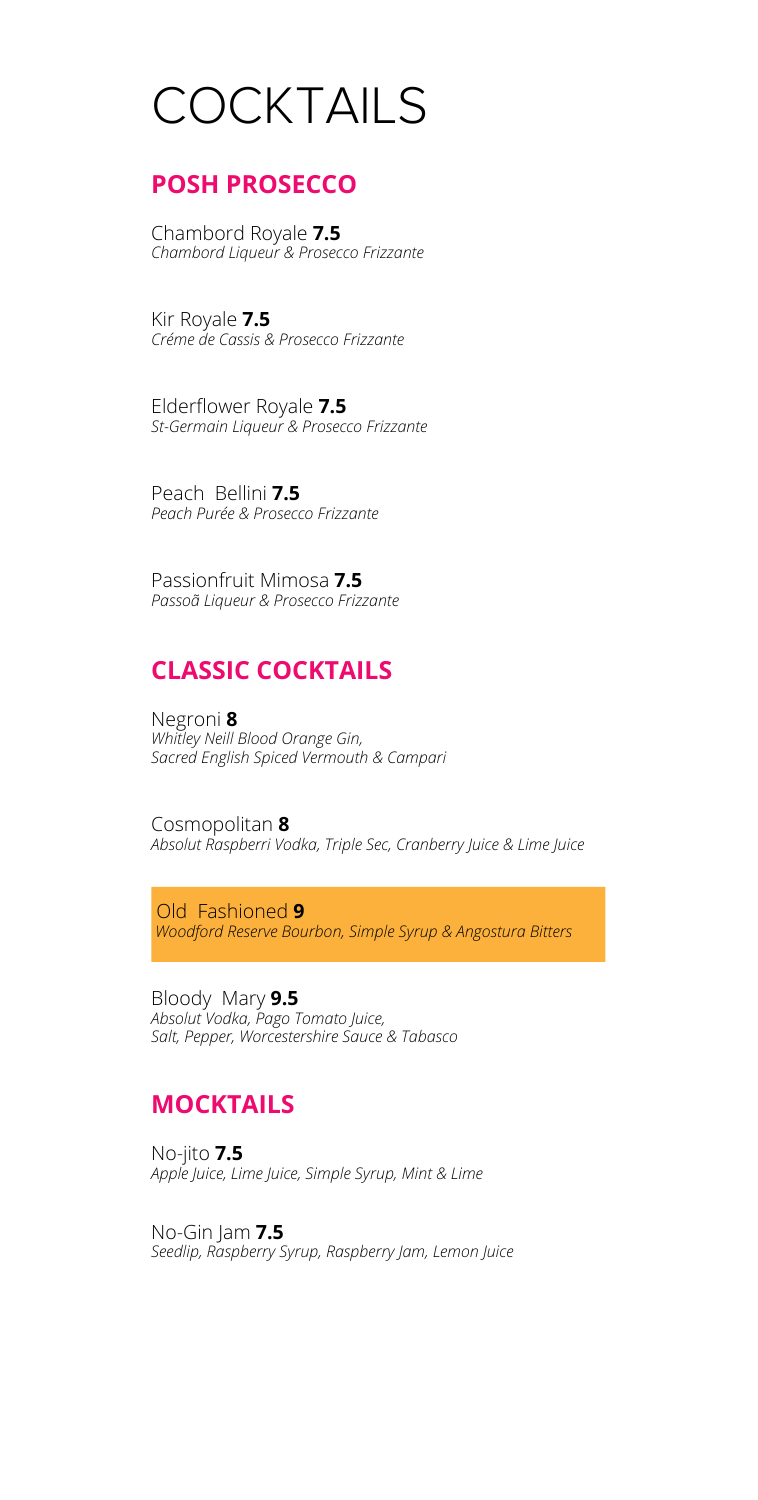# **COCKTAILS**

#### **ESPRESSO MARTINIS**

Espresso Martini **9** *Absolut Vodka, Kahlua & Espresso*

Flat White Martini **9** *Absolut Vodka, Baileys Irish Cream & Espresso*

Irish Espresso Martini **9** *Jamesons Irish Whiskey, Baileys Irish Cream & Espresso*

#### **THE JAMS**

Raspberry Jam **9.6** *Whitley Neill Raspberry Gin, Raspberry Syrup, Raspberry Jam & Lemon Juice*

Blackberry Jam **9.6** *The Kraken Dark Spice Rum, Créme de Cassis, Blackberry Jam & Lemon Juice*

> Marmalade **9.6** *Absolut Citron Vodka, Simple Syrup, Marmalade & Lemon Juice*

#### **MOJITOS**

Classic Mojito **8.5** *Bacardi Carta Blanca White Rum, Lime Juice, Simple Syrup Mint & Lime*

> Coconut Mojito **8.5** *Aluna Coconut Rum, Lime Juice, Coconut Syrup, Lime Juice, Mint & Lime*

Black Raspberry Mojito **8.5** *Bumbu Original Rum, Chambord, Lime Juice, Raspberry Syrup, Mint & Lime*

#### **FIZZY & FRUITY**

Aperol Spritz **8.5** *Aperol Apertif, Prosecco Frizzante, Soda*

Pimms Original **8.5** *Pimms No1 Liqueur, Lemonade, Mixed Fruits*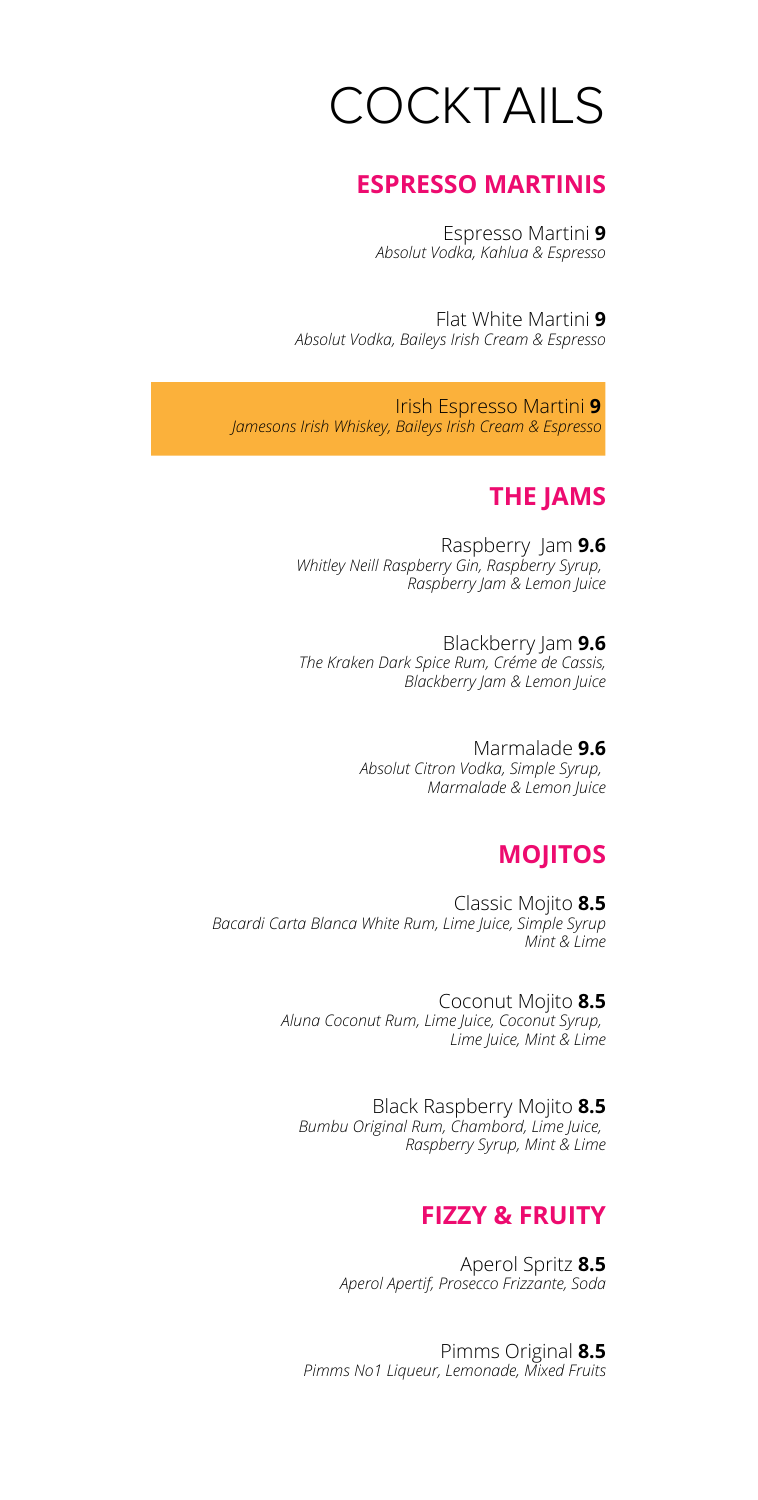# WINE

#### **SPARKLING**

Prosecco Frizzante DOC **(Ve) 26.5** ITALY 125ML - **5.25**

Rosé Prosecco Frizzante DOC **(Ve) 26.5** ITALY 125ML - **5.25**

**THE TEAM'S FAVOURITE:** English Sparkling Greyfriars Classic Cuvee **36.5** ENGLAND *Elegant and complex with layers of citrusy fruits and a mineral finish.*

Champagne Bauget-Jouette Carte Brut NV **46.5** FRANCE 37.5CL - **26.5** | 1.5L Magnum - **115** *Great champagne produced in Epernay, toasted brioche and apricots on the nose, delicious baked apples & toast on the palate with a delicious creamy texture and soft mousse.*

#### **WHITE**

Trebbiano / Pinot Grigio Bella Modella Figlia **(V) 21** ITALY 250ML - **7.15** | 175ML - **5.1** | 125ML - **3.75**

Viognier Mont Rocher Vieilles Vignes **(Ve) 22.5** FRANCE 250ML - **7.65** | 175ML - **5.45** | 125ML - **4** *Beautiful apricot and honeysuckle aromas with a rich but dry and refreshing palate.*

Chardonnay Aromo Estate Selection **(V) 24** CHILE 250ML - **8.15** | 175ML - **5.8** | 125ML - **4.25**

White Rioja Gatito Loco Organic **(Ve) 27.5** SPAIN *A bright fruit-bursting wine, careful this kitty has claws. Clean and crisp, intense yet fresh.*

Marlborough Sauvignon Blanc Ant Moore **(Ve) 27.5** NEW ZEALAND 250ML - **9.35** | 175ML - **6.6** | 125ML - **4.85**

**THE HEAD CHEF'S FAVOURITE:** Pinot Gris Neck of the Woods Madhouse **31.25** NEW ZEALAND *Crunchy pear, elderflower and lemon zest leave a fruity front and a long and fresh finish.*

Gavi di Gavi Morgassi Superiore Tuffo DOCG **30.5** ITALY

Pouilly Fumé Domaine Pierre Marchand **(Ve) 33.5** FRANCE

Chardonnay Babylonstoren **37.5** ITALY *A big wine for big occasions. Dry, full bodied with citrus fruits, nutty complexity, and vanilla.*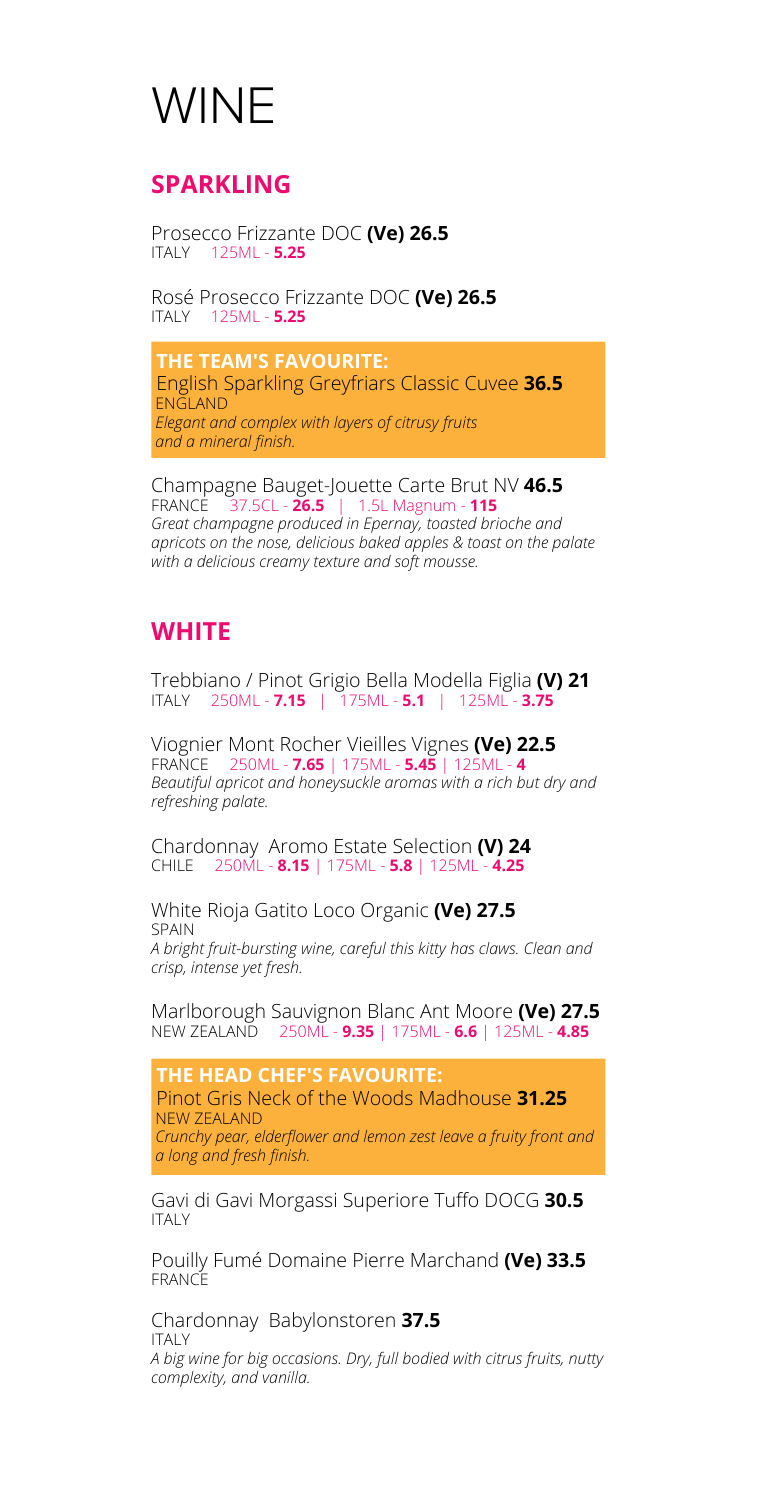# WINE

### **ROSÉ**

Pinot Grigio Rosé Calusari **(Ve) 21** 250ML - **7.15** | 175ML - **5.1** | 125ML - **3.75** 

Marlborough Sauvignon Rosé Snapper Rock **26.5** 250ML - **8.65** | 175ML - **6.15** | 125ML - **4.5** NEW ZEALAND

Provence Rosé Figuiere Signature MAGALI **30** FRANCE *Lush and dry with red berry aromas and the crisp acidty of Marlborough Sauvignon Blanc.*

#### **RED**

Merlot Reserve Saint Marc **22** 250ML - **7.5** | 175ML - **5.35** | 125ML - **3.95** 

Cabernet / Shiraz the Wrong Un **(Ve) 22.5** 250ML - **7.65** | 175ML - **5.45** | 125ML - **4** 

Dão Carlos Lucas Vinhos Cota DOC **(Ve) 25.5** PORTGUAL *A light and acidic palate combined with black berried fruit and a persistent mouth feel.*

**THE GENERAL MANAGER'S FAVOURITE:** Sangiovese Farnese Fantini Terre di Chieti **(Ve) 28** 250ML - **9.5** | 175ML - **6.75** | 125ML - **4.95** ITALY *Bright fruity notes of red fruits and morello cherry, with subtle vanilla characters.*

Malbec Bodegas Caro Aruma **30** 250ML - **9.65** | 175ML - **6.85** | 125ML - **5** ARGENTINA

> Cotes du Rhone Alain Jaume Les Champauvins **(V) 31.25** FRANCE *Aromas of black fruits and spices. A full-bodied palate with a presistent, spicy finish.*

#### Rioja Reserva El Coto Coto de Imaz **(Ve) 31.5** SPAIN

*Intense cherry in colour with ageing at the rim. Aromas of ripe fruit and hints of cocoa with ripe tannins and good acidity.*

Valpolicella Rizzardi Pojega Ripasso **33** ITALY *A strictly controlled and traditional Rioja with dark cherry.*

Pinot Noir Ward Valley 'Mount Victoria' **37.5** NEW ZEALAND *Aromas of cherries and liquorice with hints of subtle spice. A juicy palate with vibrant notes.*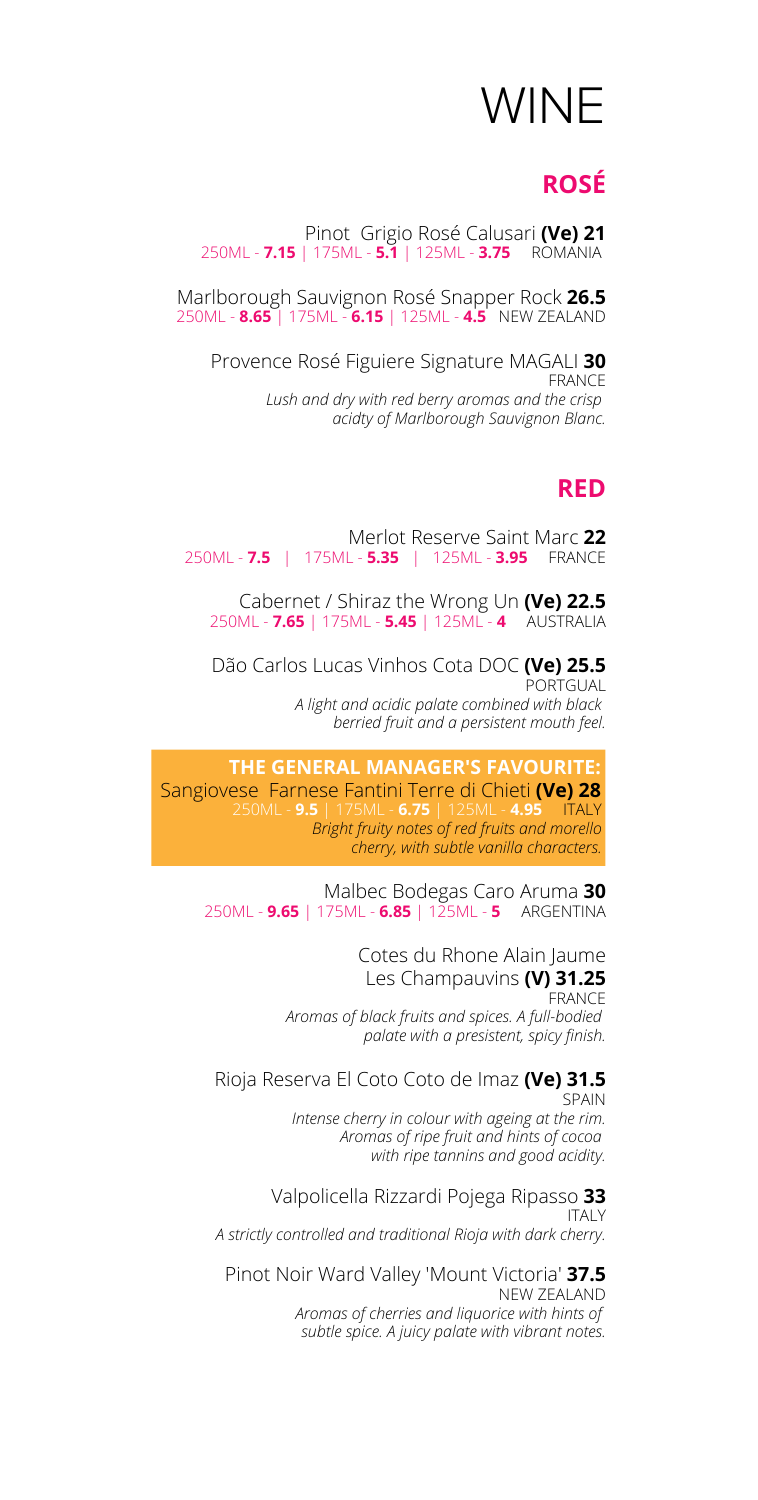# GIN

### **CLASSIC**

Bombay Sapphire **5.85** FEVER TREE NATURALLY LIGHT MEDITERRANEAN TONIC

Portobello Road **6.6** FEVER TREE NATURALLY LIGHT TONIC *A generous slug of juniper and fresh citrus which then develops into a sweet peppery finish, due to the use of liquorice and nutmeg.*

### **CITRUS**

Chapel Down Bacchus **6.35** *Created using distilled grape skins from wine making, this gin reflects the delicate flavour profile of the wine varietal. Aromas of intense citrus peel, juniper and freshly cut grass.*

Cotswold Distillery Dry **6.35** FEVER TREE NATURALLY LIGHT TONIC

Whitley Neill Blood Orange **6.1** FEVER TREE NATURALLY LIGHT MEDITERRANEAN TONIC

# **FLORAL**

Aviation **6.35**

FEVER TREE NATURALLY LIGHT MEDITERRANEAN TONIC *Crisp notes of juniper with floral sweetness, parma violets, a touch of citrus peel and a pinch of spice. Wonderfully spicy notes, more prominent than on the nose, cardamom shining through and a scattering of cinnamon, with floral notes continuing.*

Whitley Neill Raspberry **6.1** FEVER TREE NATURALLY LIGHT ELDERFLOWER TONIC

Whitley Neill Rhubarb & Ginger **6.1** FEVER TREE NATURALLY LIGHT GINGER ALE

## **HERBACEOUS**

Drumshanbo Gunpowder Irish **7.35** FEVER TREE NATURALLY LIGHT TONIC

Ginraw **7.35**

FEVER TREE NATURALLY LIGHT TONIC *A gastronomical taste that smoothly lingers on the most discerning palates. Full-bodied on the palate, it is smooth, pleasant and elegant. Conceived to explore all its nuances when drinking it neat or on the rocks or in a G&T.*

Nordés Atlantic Galacian **6.85** FEVER TREE NATURALLY LIGHT ELDERFLOWER TONIC

*\*PRICES SHOWN ARE FOR A SINGLE 25ML MEASURE & TONIC.*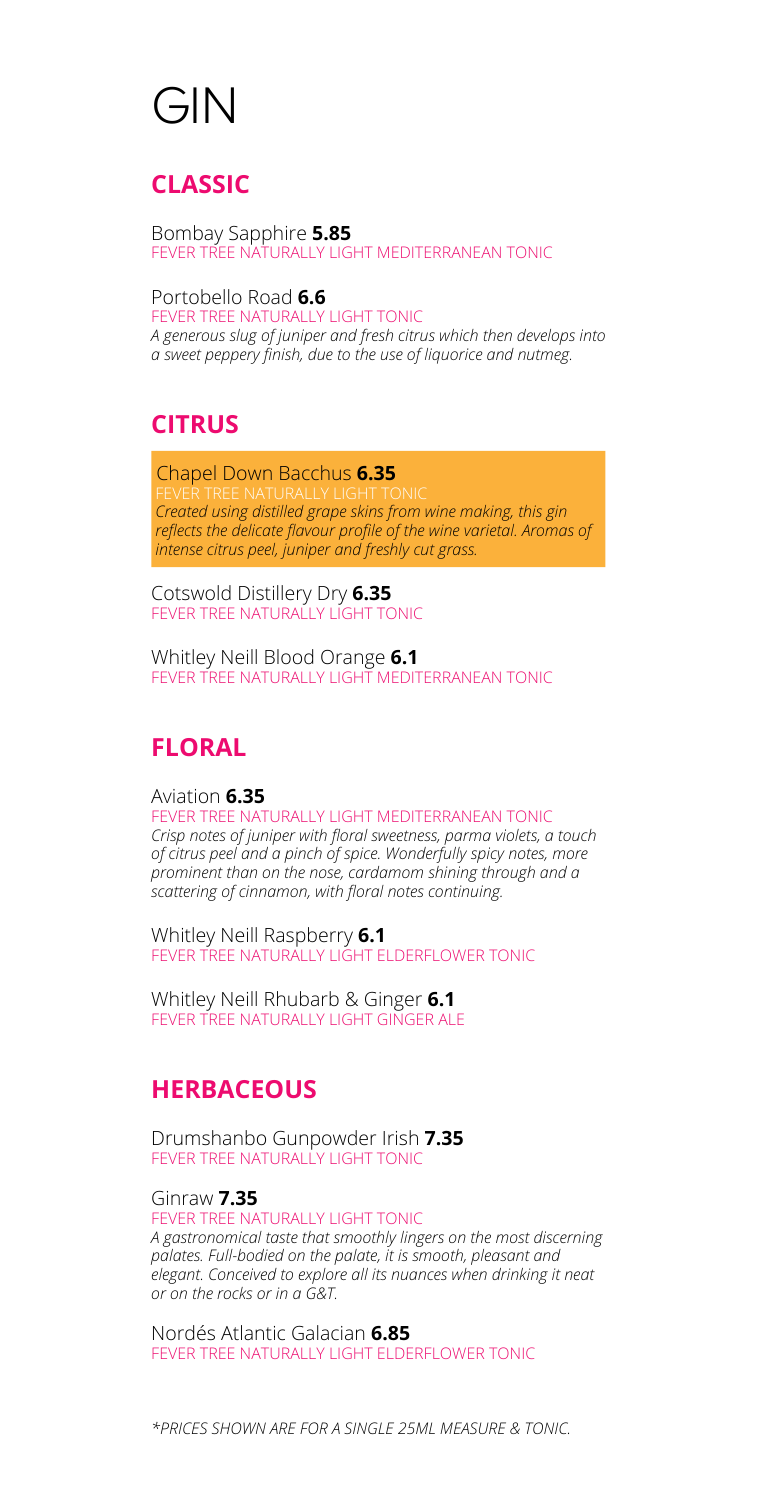# SPIRITS

#### **RUM**

- Bacardi Carta Blanca White **3.5**
	- Aluna Coconut **3.5**
- Mount Gay Eclipse Golden **3.5**
- Plantation Pineapple Stiggins Fancy **4.5**
	- Bumbu Original **4**
	- The Kraken Black Spiced **4**

## **SCOTCH WHISKY**

Monkey Shoulder Blended Malt **4**

Benriach The Smokey 10 Year Old Single Malt **5 SPEYSIDE** 

> Oban 14 Year Old Single Malt **6.5** HIGHLAND

## **AMERICAN WHISKY**

Jack Daniels **3.75**

Woodford Reserve Bourbon **4.25**

## **BRANDY & COGNAC**

- Courvoisier VS Cognac **4**
- Baron De Sigognac VS Bas Armagnac **4.5**

#### **VODKA**

- Absolut Citron / Mango / Raspberri / Vanilia **4.25**
	- Belvedere **4.75**

Ciroc **4.75**

## **TEQUILA**

Espolon Blanco / Resposado **4**